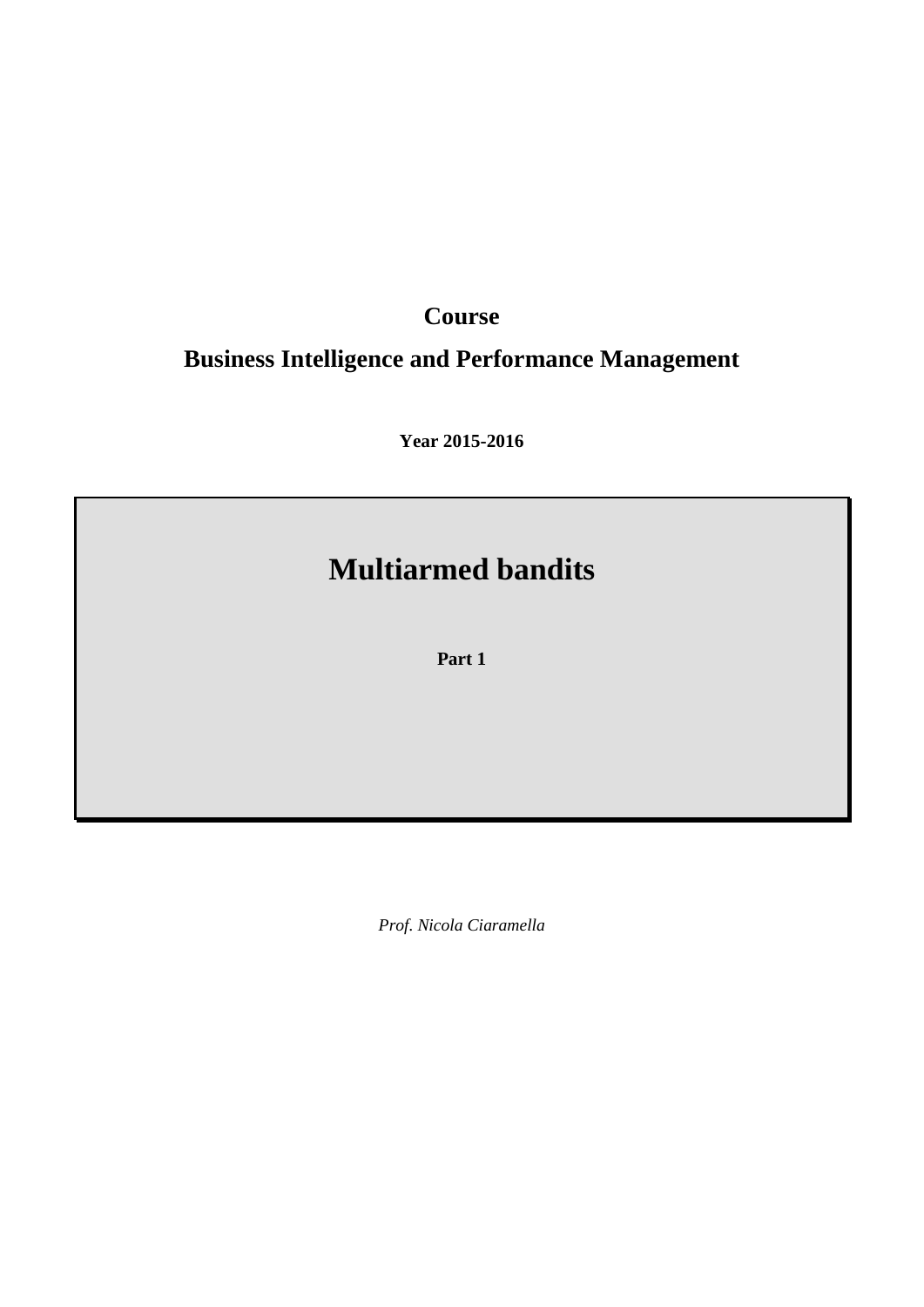## Sommario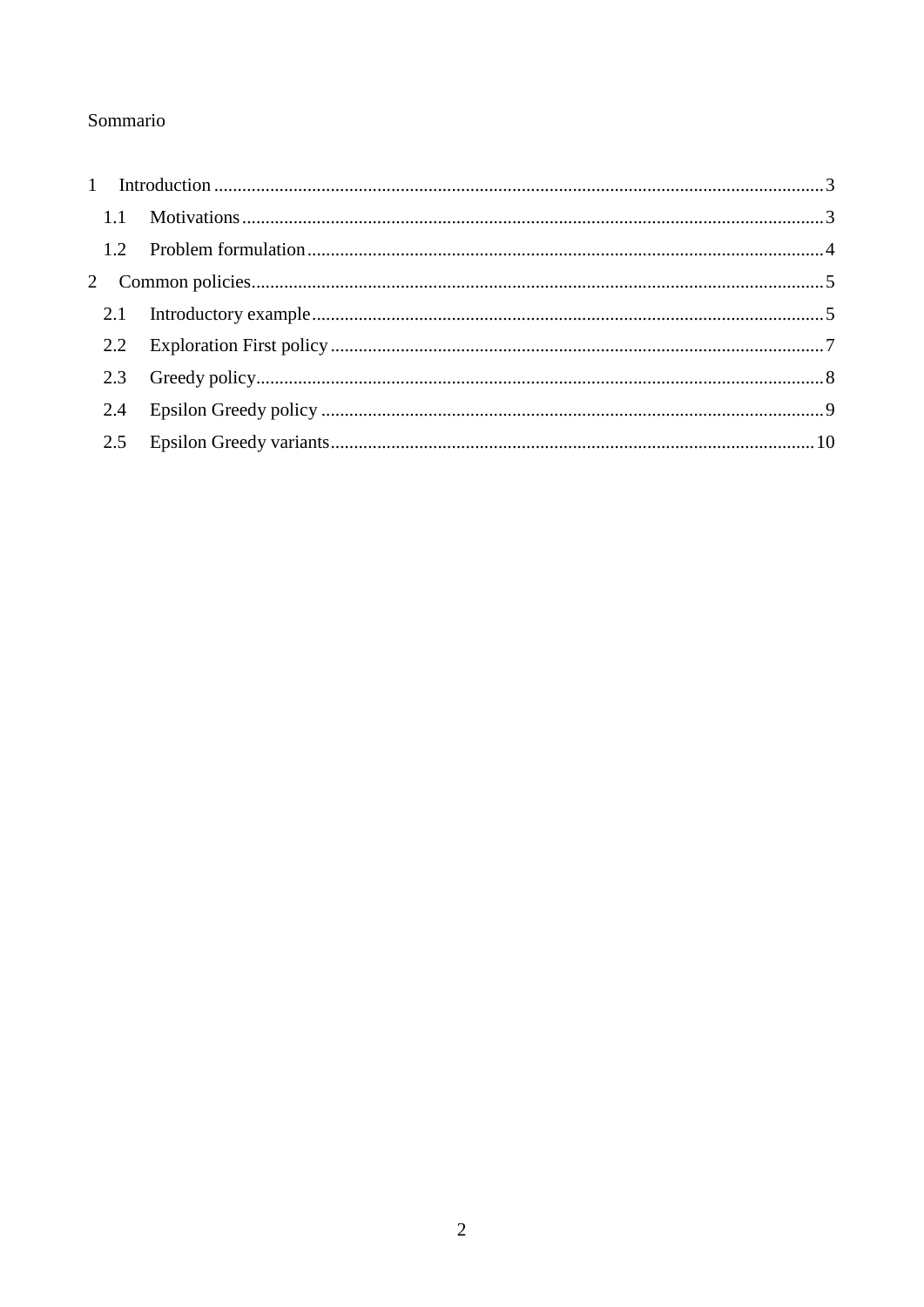## <span id="page-2-0"></span>**1 INTRODUCTION**

#### <span id="page-2-1"></span>*1.1 Motivations*

The multi-armed bandits (MABs) model is conceived to frame a lot of decision problems form many fields, with a lot of both theoretical and practical applications. In this course we are interested in providing a reference framework including both concepts and tools, staying at an intuitive informal level. It is easy to find references on this topic on the web to get a deeper insight. Mathematical developments will be kept at an elementary level, sufficient to give an insight about possible implementations in real systems.

Typical business applications for MABs are in recommendation systems, e-commerce and online advertising, which are critical for the whole online economy.

Very often, coping with problems of these kinds, we have to manage a problem of *online learning with uncertainty, partial information and limited resources*.

*Online learning* means we learn in progress, while making decisions and taking actions: at each step we select an action out of a range of options, we get a certain outcome, more or less good, we collect some new information and we repeat the cycle.

*Uncertainty* denotes situations where the phenomenon we cope with is probabilistic in nature and/or we know it only by means of a probabilistic view. For example, in advertising online we try to submit readers advertisements they are likely to click on. We have no deterministic law telling us if a certain (individual) person will click or not on a certain advertisement; we neither have a deterministic collective-level law like "3 out of 100 readers will click". We have to reason with probabilistic and statistical statements like "the probability that 3 or more people out of 100 will click on this advertisement is 10%".

*Partial information*, in this context, means that once we have selected a certain action, we get information about the outcome of that action (how many clicks we got) but not about the possible outcome of actions we could have chosen (how many clicks another advertisement would have got, if we had submitted it to readers).

*Limited resources* says we can make only a limited number of decisions and take a limited number of actions, because we have a certain "budget" and/or we have a limited time horizon. For example, we have to show three advertisements to readers of our site for a total of one million times, each time choosing the advertisement we prefer. After one million rounds the game is over, and we cannot continue data analysis. This means we have to understand which is the best policy for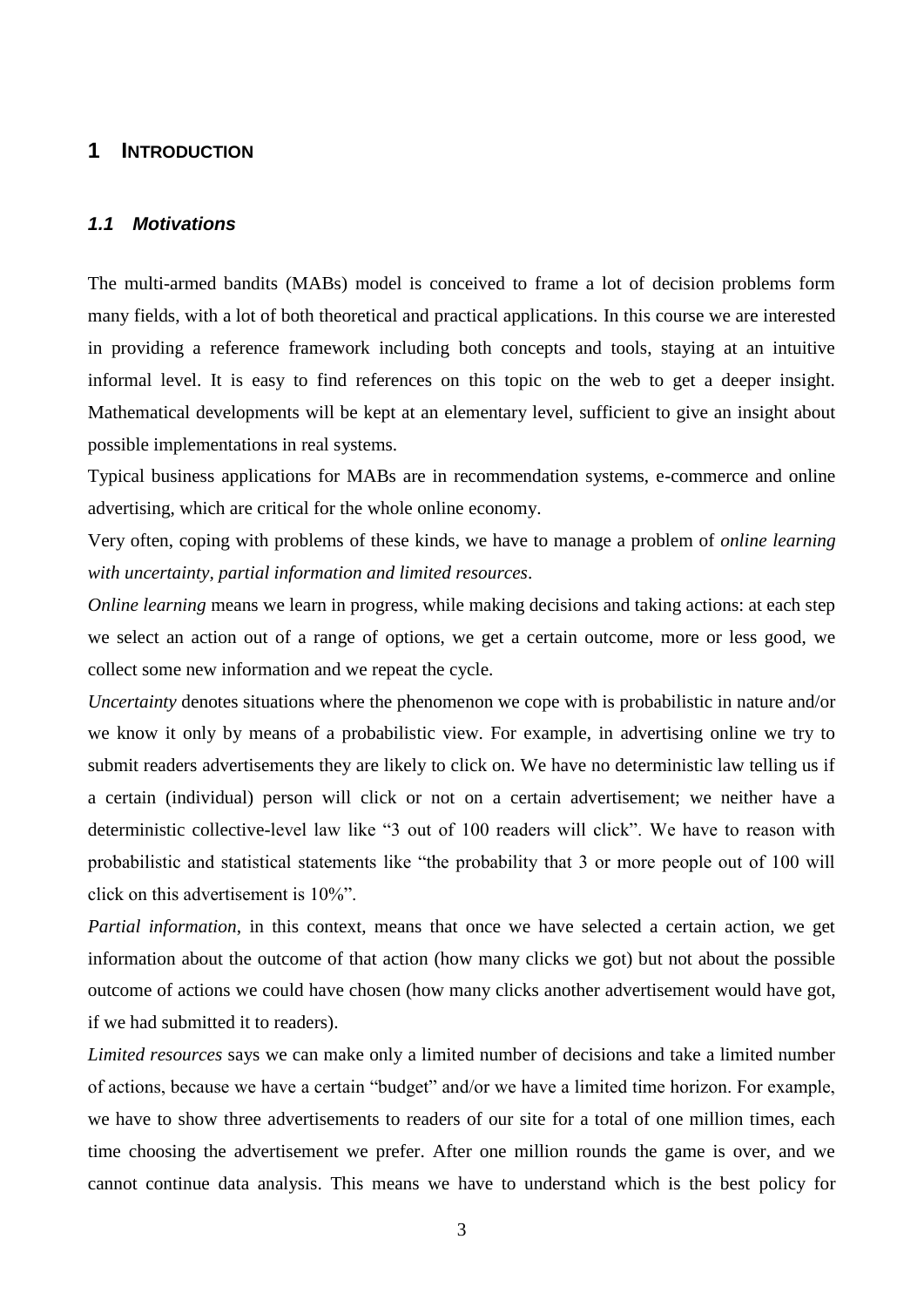advertisements delivering during the time we play the game of advertising. We are not interested very much in understanding in the long run or asymptotically: we have to make timely decisions, so we need timely understanding of the game rules (which are only partially known, because of uncertainty).

Readers are invited to keep in their minds that we are reasoning about *economic problems*: our goal is maximizing utility (money or something else). For us knowledge and information are precious, but they are not the ultimate goals, instead they are resources to exploit to gain utility.

## <span id="page-3-0"></span>*1.2 Problem formulation*

# **Multi-Armed Bandits: Introduction (2)**



- Goal: Pull arms sequentially to maximize the total reward
- Bandit scheme/policy: Sequential algorithm to play arms (items)
- Regret of a scheme = Expected loss relative to the "oracle" optimal scheme that always plays the best arm
	- "best" means highest success probability
	- $-$  But, the best arm is not known ... unless you have an oracle
	- Regret is the price of exploration
	- Low regret implies quick convergence to the best

Deepak Agarwal & Bee-Chung Chen @ ICML'11 {dagarwal,beechun}@yahoo-inc.com  $17$ 

We have a collection of one-armed bandits (jargon for slot-machines) and are endowed with a certain amount of tokens. At each stage of the game we select a bandit, insert a token into it and win an amount of money. Bandits are randomized: at each stage they can give a different amount of money. We assume each bandit has an inner probabilistic law, so it is random but governed by a probabilistic law. We do not assume every bandit shares the same inner law; indeed, in practice we will face bandits with different, sometimes very different, laws. This means there is some hidden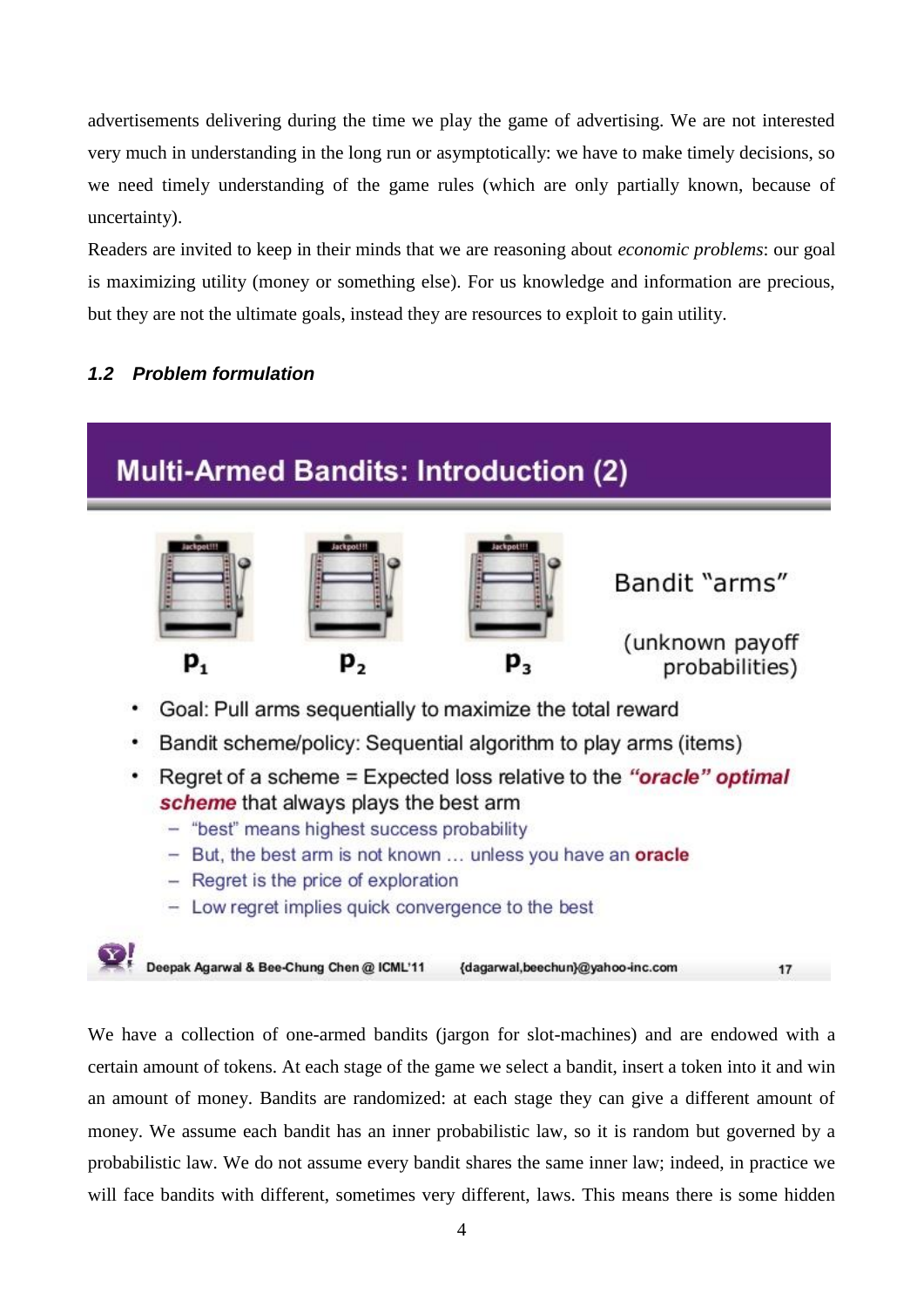logic in this game: we do not initially know it, but we are able to gain some information about it while playing. If bandit A systematically delivers more money than bandit B for many rounds, we can reasonably assume it will continue to do this in the future (reasonably, not certainly).

Our goal is to maximize the overall amount of money we will have gained when we finish our tokens.

Remembering that the amount of tokens is finite, the intuition is that:

- We have to discover which bandit is the best.
- So, we need to sometimes choose a bandit we think is not the best in order to *explore* it.
- Once we are confident to have discovered the best bandit, we *exploit* it choosing it repeatedly.
- We need discover the best bandit as soon as possible.
- Then, we have to balance exploration and exploitation, choosing the "right" number of exploratory choices at the "right" moments on the "right" bandits.

The above considerations are far from rigorous and univocal: they are only a first guideline to start reasoning.

Take note that not only do we assume each bandit has an inner program governing the probabilistic outcomes, but we also assume that these inner programs are invariant over time. This assumption is realistic in some real-life contexts, not in others. We use it to simplify the problem.

## <span id="page-4-0"></span>**2 COMMON POLICIES**

In this section we will examine some policies commonly used to manage the exploitationexploration trade-off.

#### <span id="page-4-1"></span>*2.1 Introductory example*

Let us take only two bandits and assume we have 100 tokens to use.

At the first round, we obviously have no preference, so we choose random: say we choose bandit A. We get 3 dollars as *reward*. This does not mean that bandit A will give a reward of 3 in future rounds.

The situation is: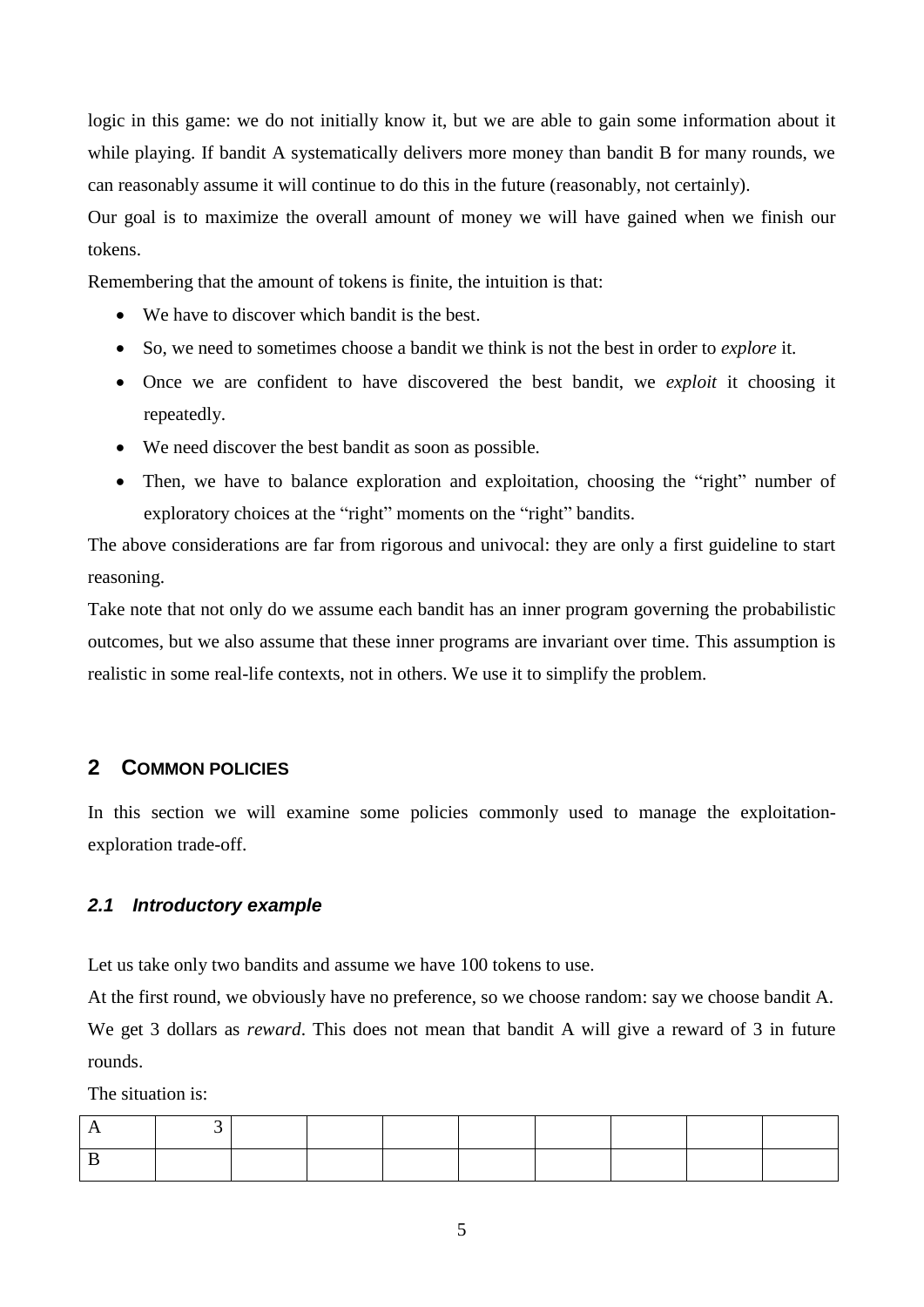One could possibly say "I am interested in gaining at least 200 dollars over the whole game, that is an average reward of 2 per round. Therefore, the first outcome of bandit A is satisfactory for me and I insist on it". This statement is meaningful, but in this context we are interested in maximizing the outcome, not in satisfying a fixed goal, so we do not follow this policy.

Intuitively, now we have to choose B to make possible comparing the bandits. We do it and get a reward of 2 dollars.

In the table we do not distinguish the temporal order of outcomes (A at round 1, B at round 2) because of the assumption on time-invariance of probabilistic distributions of bandits reward laws.

Now we compare the bandits and say that A is better *until now*. It is perfectly reasonable to choose A at the third round.

Imagine we get 0 dollars: the situation becomes

Now B is better *in average until now*, because it has an average value of 2 versus 1.5 for A. This suggest we have to choose B at round 4. This drives us to a first draft of policy: choose the bandit which is best in average until now.

More interestingly, imagine that at round 3 we choose A and get a reward of 2:

Bandit A remains preferable, having average value of 2.5. Now do we have to *exploit* information we have collected so far and choose A, or to *explore* B to give it equal chances? (better said: to have the same amount of information we already have about A). Let us choose A again , getting reward 2 again:

The criterion of *the best bandit in average until now* favorites A because of its average 2.33 versus 2 for B. Though, we probably feel a growing impulse to choose B, because it is getting reasonable the hypothesis that it could turn off to be better than A. Possibly, A has simply been luckier until now. The intuition is that choosing B instead of A at this point we expect to sacrifice 0.33 dollars (2.33 of A minus 2 of B) in order to get fresh information, which could be useful to improve our future rewards (if B is really better). This impulse to exploration instead of exploration get stronger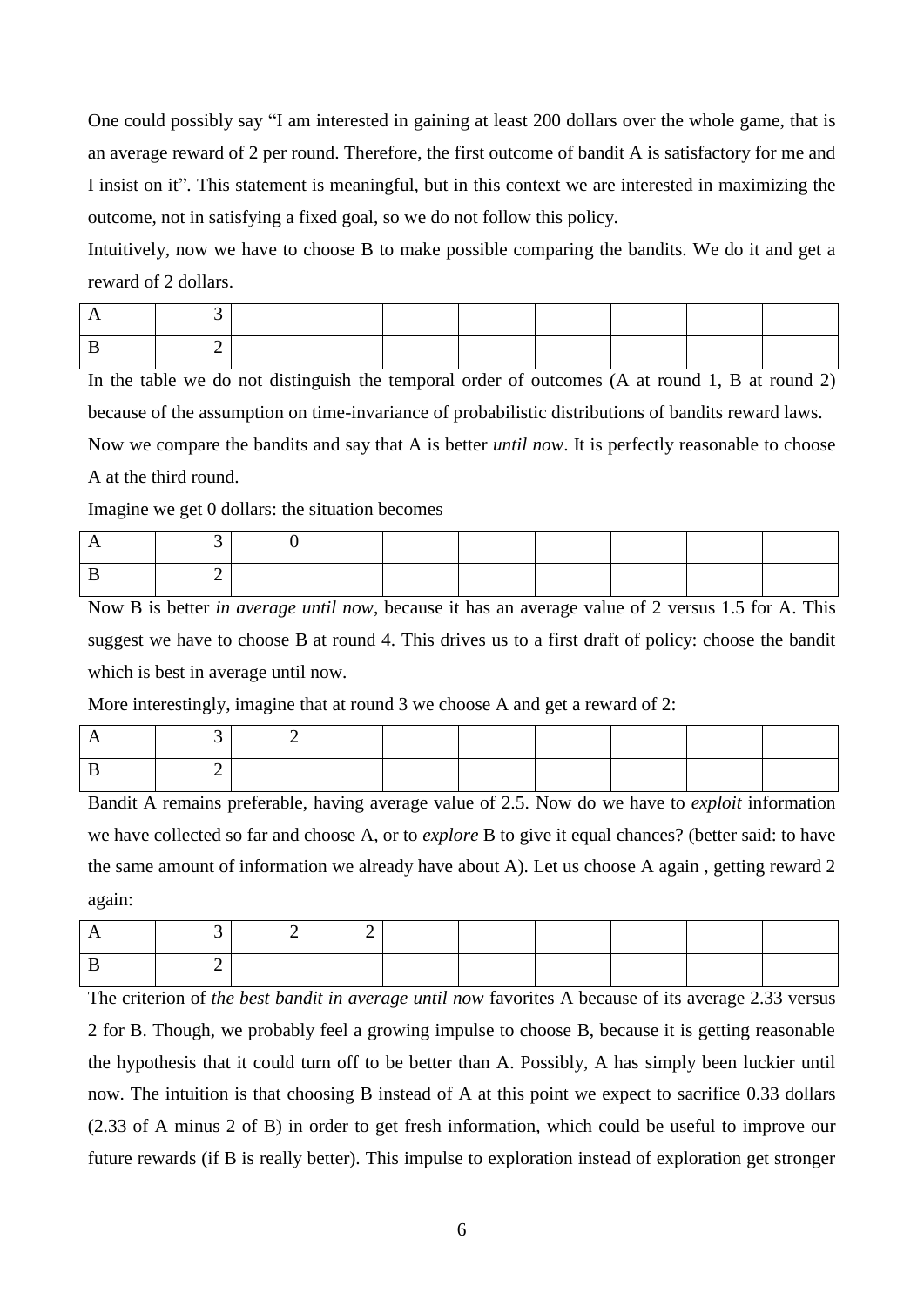if the difference in average values gets smaller. If we have chosen A 30 times with average reward 2.10 and B 3 times with average reward 2.05 then the impulse to explore B becomes compelling.

*We are trading-off between money and information*. This is not the classical apple vs. oranges comparison. Indeed, *information is money* in some sense. It is a source of profit. We see that our ultimate goal is gaining profit (overall reward) though we have a penultimate goal: gaining information. *To maximize expected profit we have to invest in acquiring information, paying a certain price for it*. This intuition plays a central role in a vast domain of algorithms used in common online business (advertising, e-commerce, news recommendation and so on).

Now we are going to examine some policies designed to balance the *exploitation-exploration tradeoff*.

### <span id="page-6-0"></span>*2.2 Exploration First policy*

The first policy we define is

#### **Exploration First**

*Control parameters*: E = number of initial exploratory trials per bandit

*Algorithm*:

1. Try each bandit E times.

2. Select the bandit with the maximum average reward in phase 1.

2. Select that same bandit for each of the remaining rounds.

This policy is meaningful and interesting, but far from simple and easy to use.

The idea is devoting a first phase of the game to exploration, learning which bandit is the best with reasonable confidence then in a second phase exploit information gained in the first one. Perfectly reasonable.

The trouble is in *parameter tuning*, i.e. in choosing a good value for parameter E.

Let  $N = 100$  and  $K = 2$ . If we choose  $E = 10$ , then we spend the first 20 rounds in exploration and the next 80 in exploitation. The expected reward of the whole game is:

 $0.20 \times avgAB + 0.80 \times probA \times avgA + 0.80 \times probB \times avgB$ 

where:

- avgAB is the mean of mean value of A and mean value of B
- avgA and avgB are the mean values of A and B
- probA and probB are the probabilities of selecting A or B as winner of the first phase

Pay attention: all these values are unknown, we do not know reward probability distributions of A and B, they are indeed what we are trying to guess. We know that  $avgA > avgB$  implies probA >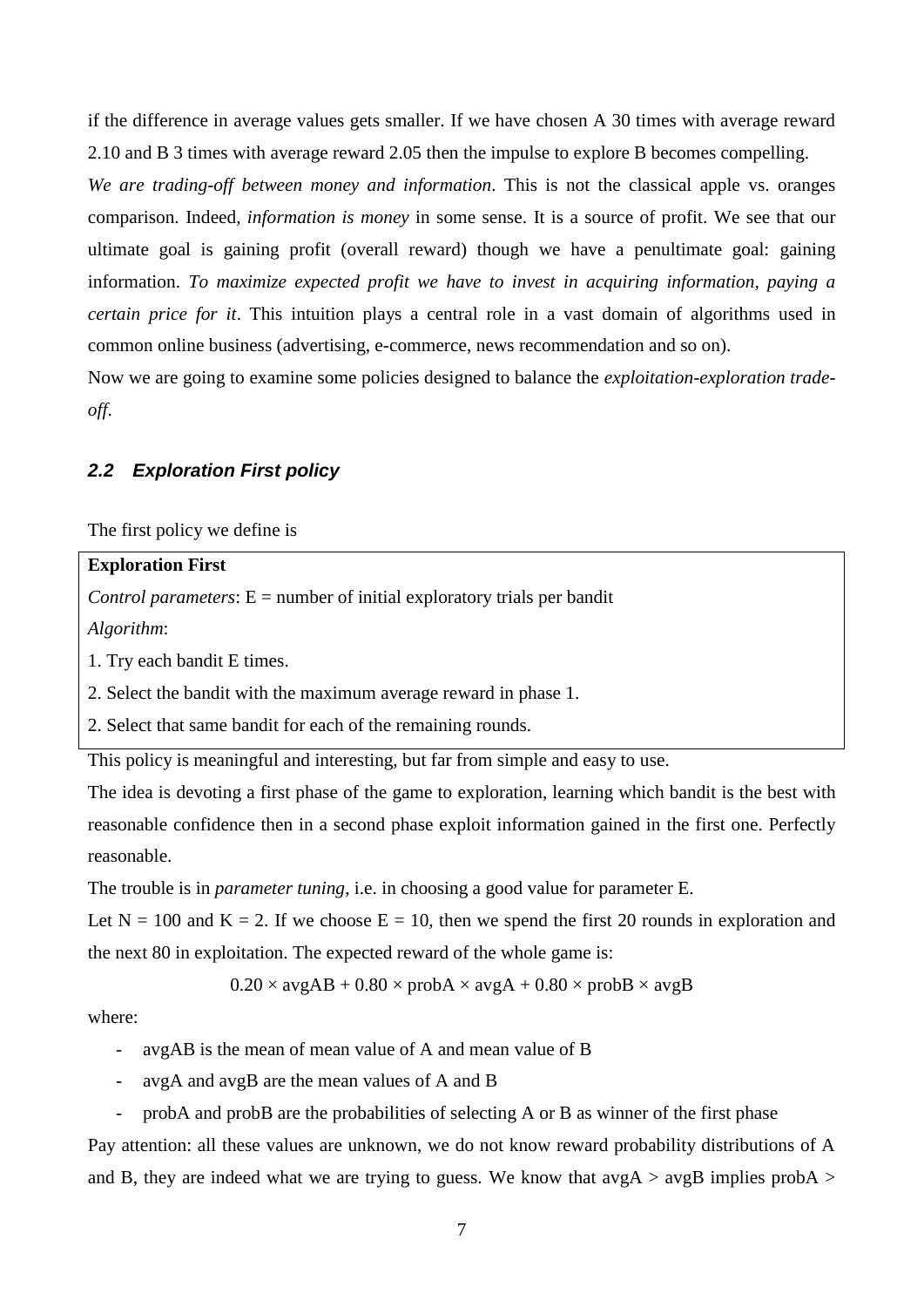probB, i.e. the bandit with greater expected value has a greater probability to win the first phase contest, but we do not know how much greater. Double greater in expected value does not imply double more probable to win.

The same is true if we choose  $E = 20$  or any other value. So, we are not able to select E on a rational basis, *unless we have some prior knowledge before starting the game*. If we know, or confidently assume, that bandits have a probability distribution of the Normal Gaussian shape with mean and variance in certain ranges then we can use probability theory to choose a good value for E. This is a complex topic, requiring a background in probability calculus and we will not treat it. For our present purposes, it is enough to say that in business practice the Exploration First policy is commonly used, but often in very empirical style, with outcomes strongly depending on luck.

### <span id="page-7-0"></span>*2.3 Greedy policy*

Now a very intuitive policy we have already met:

**Greedy**

*Control parameters*: none

*Algorithm*:

1. Try each bandit once.

2. For each remaining round select the bandit with the maximum average reward at the time.

At each step we choose the leader insofar. This is different from Exploration First because the leader can change at each step. For example, A gets reward 3 at round 1 and B gets 2 at round 2. At this point A is the leader and we choose it for round 3. If it gets reward greater than 1 then we choose it again at round 4, because its average stays above 2. Otherwise, B becomes the new leader. The algorithm is extremely simple, without parameters to be tuned. It can work well, but is also prone to very bad performance if unlucky. Imagine A has true distribution mean 5 dollars and B has 3 dollars. At round 1 it gets only 1 dollar because bad luck. At round 2 B is selected and gets 2. It is chosen again and stays above average reward 1 for the remaining 98 rounds. The final outcome will be around 3 dollars, while A was capable of 5 dollars, if only recognized as the better bandit, but it never got a second chance.

A possible cure for this risk is to initially try each bandit more than once, which means to have a first phase dedicated to exploration, as in Exploration First policy, and a second in which bandits can alternate as leader.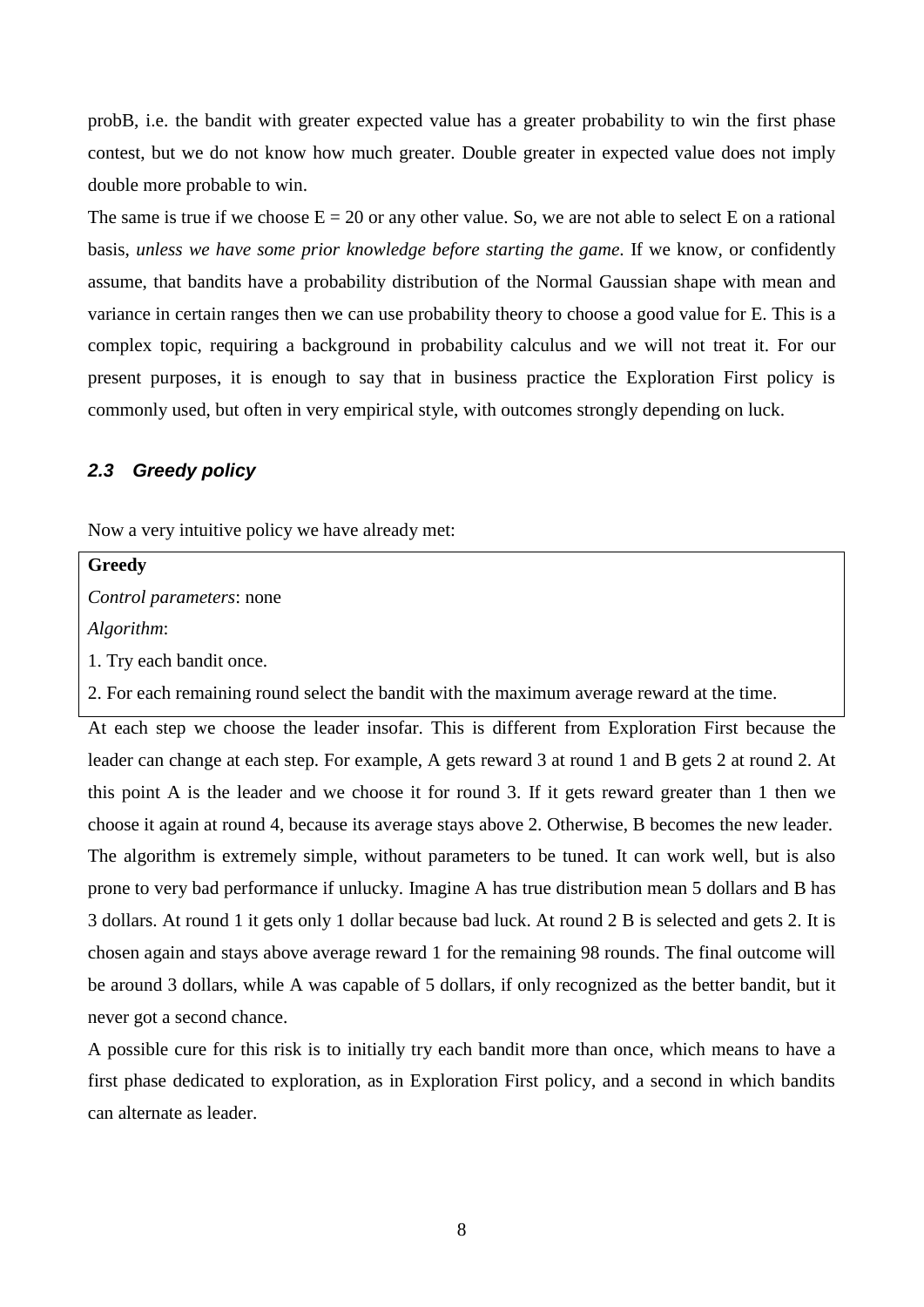## **Exploration First Then Greedy**

*Control parameters*:  $E =$  number of initial exploratory trials per bandit

*Algorithm*:

1. Try each bandit E times.

2. For each remaining round select the bandit with the maximum average reward at the time.

Indeed, Greedy is a particular instance of this policy where we choose parameter  $E = 1$ .

Another option, much more common, is the Epsilon Greedy policy we will see in a short.

## <span id="page-8-0"></span>*2.4 Epsilon Greedy policy*

First we introduce a strange policy:

| Random                          |  |
|---------------------------------|--|
| <i>Control parameters:</i> none |  |
| Algorithm:                      |  |

1. At each round chose a bandit random.

Certainly not a complex algorithm: it performs exploration at each round, never exploiting what it has learnt. This behavior sounds foolish, but this policy in conceived not to work alone. Indeed it is a component of the most famous exploration-exploitation policy:

### **Epsilon Greedy**

*Input*: none

*Control parameters*: ε (pronounce Epsilon) = exploration rate

*Algorithm*:

1. At each round chose follow Greedy with probability 1 -  $\varepsilon$  or Random with probability  $\varepsilon$ .

It is a mix of two policies, with a parameter balancing them. It is more understandable if stated in this way: at each round with probability  $1 - \varepsilon$  you choose the leader insofar, with probability  $\varepsilon$  you choose a bandit random (maybe the leader itself).

Note that there are two random components: one to decide whether to choose greedily or random, a second to choose a bandit random (if so decided in the previous one).

It is usual to choose values for epsilon among 0.01, 0.05, 0.10 and 0.15. There is no rational basis for this, simply use.

Strangely enough, it is far from easy to design a policy capable to systematically beat Epsilon Greedy. Considering its simplicity, this can be very frustrating for algorithm designers.

Its drawbacks are evident: